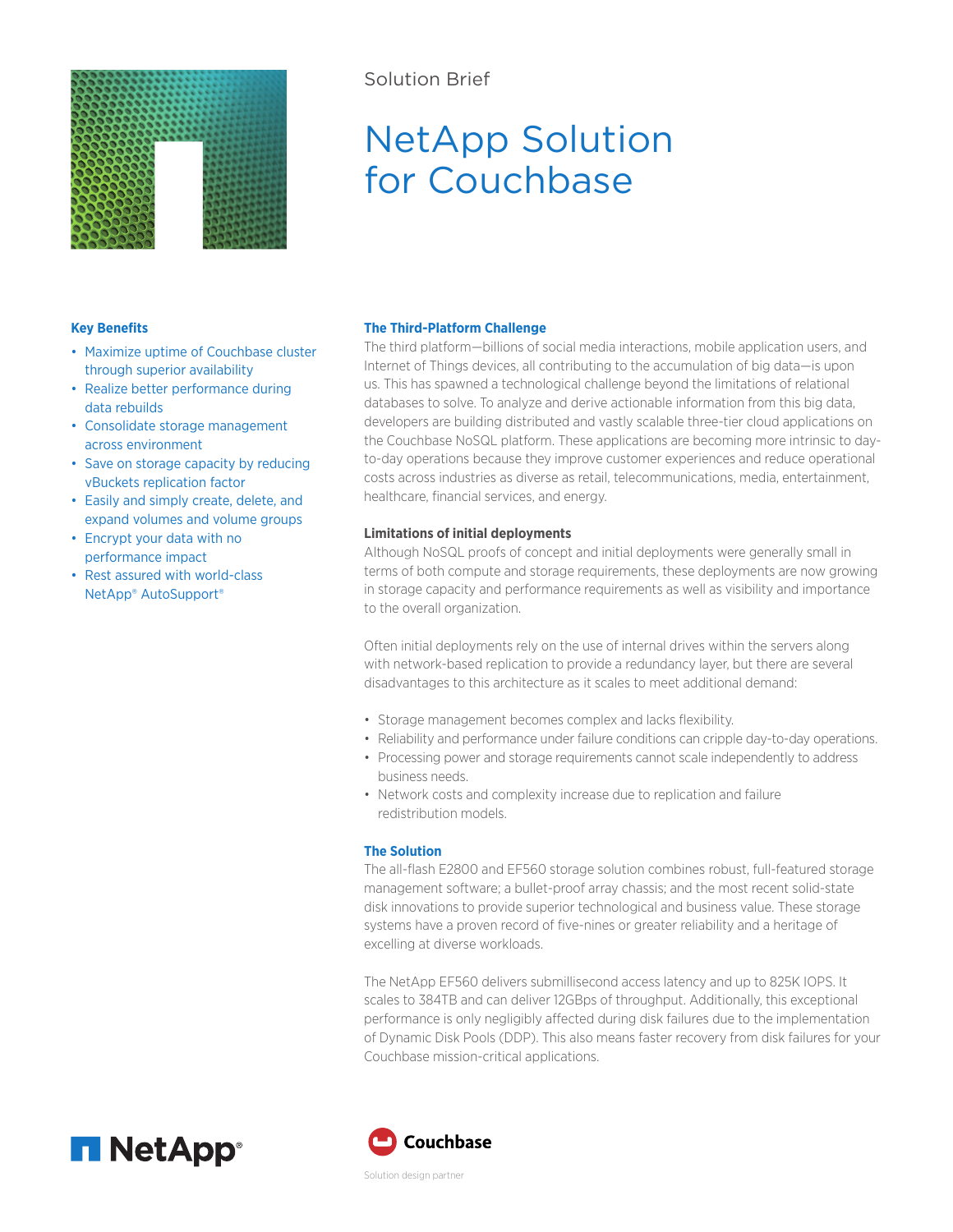

Figure 1) NetApp EF560 for Couchbase deployed as Fibre Channel SAN storage.

#### **Two Architectural Deployment Alternatives**

For high-performance and low-capacity NoSQL requirements, the all-flash E2800 and EF560 solution can be deployed as a Fibre Channel SAN (Figure 1). Alternatively, for larger capacity needs, they can be deployed using a multiple high-speed directattached scale-out architecture (Figure 2).

Due to the highly available nature of the all-flash E2800 and EF560, replication requirements can be reduced while still providing maximum uptime to the Couchbase cluster and ultimately to the end user. With the superior DDP technology, performance degradations in the environment due to disk failures or rebalancing after adding capacity can be mitigated if not eliminated entirely.

Simplified storage management with a centralized user interface is offered, allowing new volumes, volume groups, or DDPs to be created easily and provisioned immediately for use by the Couchbase cluster servers. In addition, existing volumes, volume groups, and DDPs can all be increased in size dynamically in order to provide additional capacity and/or performance as required for the Couchbase environment. Simplified storage management means less time-consuming repetitive tasks for administrators and more savings for the overall operation.

The NetApp all-flash E2800 and EF560 provide significant advantages over internal drives for demanding Couchbase NoSQL workloads, including exceptional storage management capabilities, excellent and consistent performance, five-nines reliability, high availability, and low latency.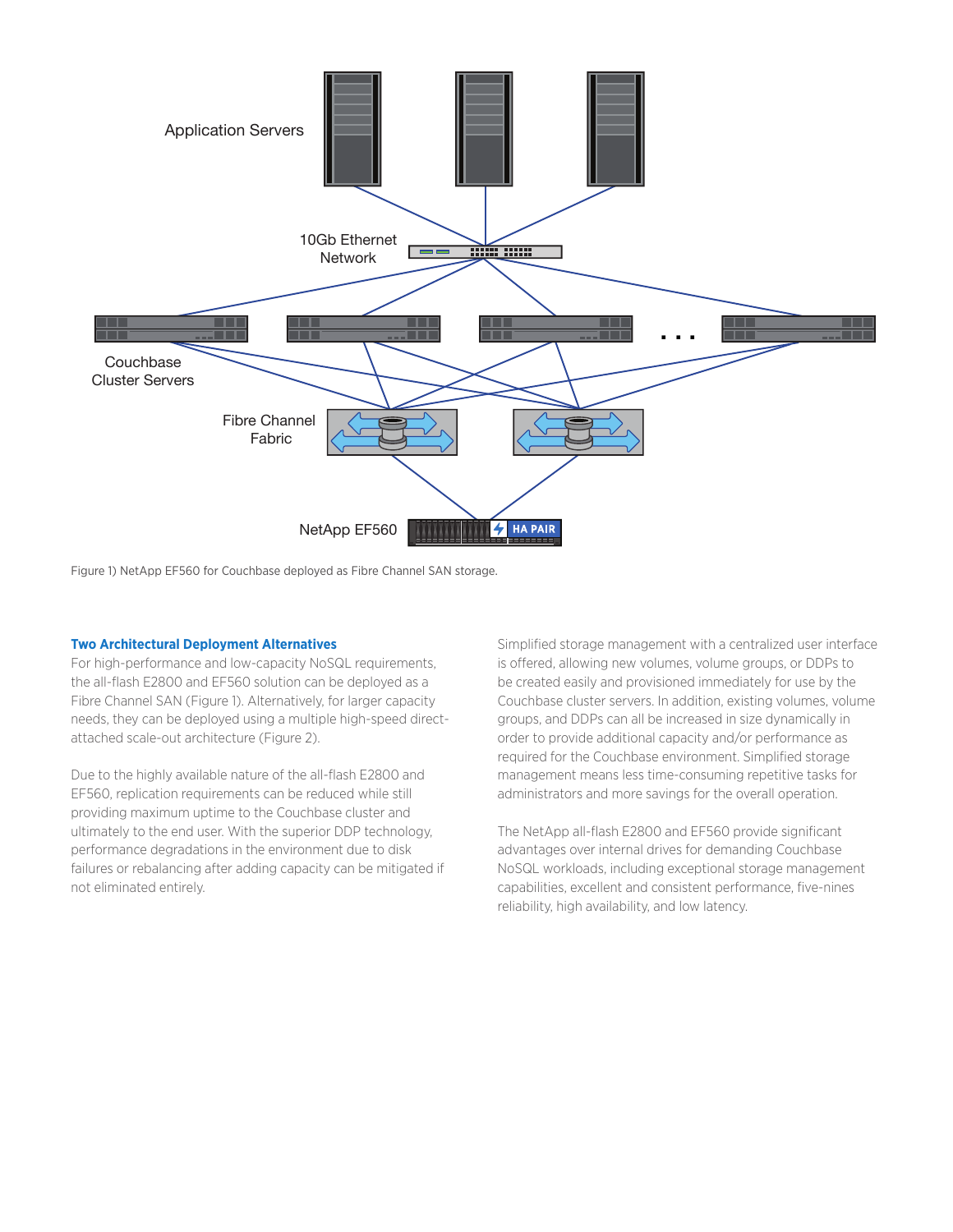

Figure 2) NetApp EF560 for Couchbase deployed as direct-attached storage.

#### **About Couchbase**

Couchbase delivers the world's highest performing NoSQL distributed database platform. Developers around the world use the Couchbase platform to build enterprise web, mobile, and IoT applications that support massive data volumes in real time. The Couchbase platform includes Couchbase, Couchbase Lite—the first mobile NoSQL database, and Couchbase Sync Gateway. Couchbase is designed for global deployments, with configurable cross data center replication to increase data locality and availability. All Couchbase products are open source projects.

#### **About NetApp**

Leading organizations worldwide count on NetApp for software, systems and services to manage and store their data. Customers value our teamwork, expertise and passion for helping them succeed now and into the future.

www.netapp.com